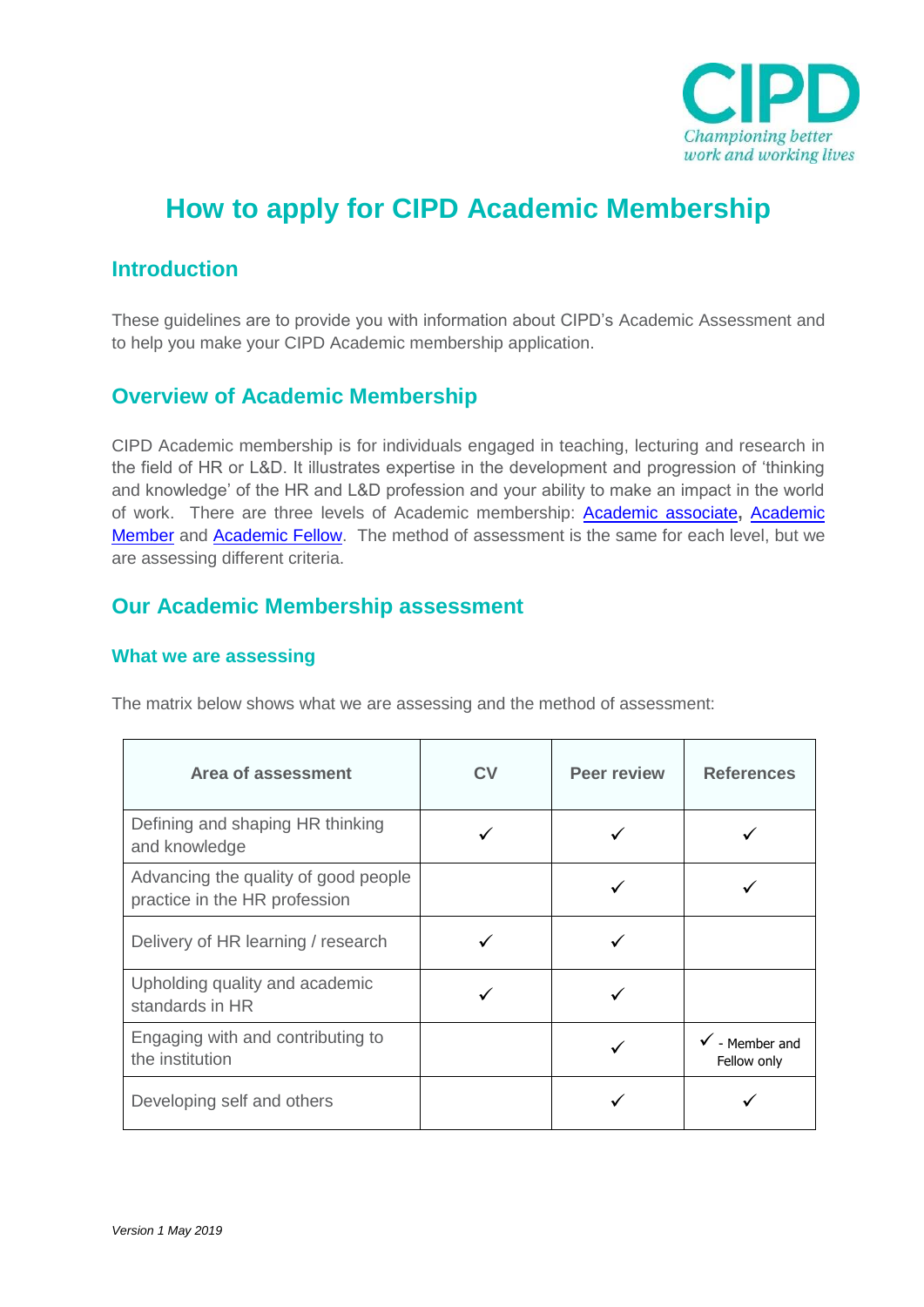

# **Assessment overview**

| 1. Decide which<br>level of academic<br>membership is<br>right for you | . Review the Academic membership levels on our website and<br>apply for the level that is most appropriate for you i.e. where you<br>can demonstrate meeting the criteria through evidence from the<br>past three years.                                                                                                  |
|------------------------------------------------------------------------|---------------------------------------------------------------------------------------------------------------------------------------------------------------------------------------------------------------------------------------------------------------------------------------------------------------------------|
| 2. Supporting<br>information and<br>payment                            | • Send in your up to date CV, completed Academic Application<br>form, copy of your current job description, and a copy of your<br>highest level qualification certificate. CIPD will contact you to<br>take payment.                                                                                                      |
| 3. Workplace<br>feedback                                               | • You will need to ask two people who you work, one of whom<br>should ideally be your line manager, to provide feedback about<br>your work and the impact this has had. You'll be asked to provide<br>CIPD with their contact details and we'll send them a CIPD<br>workplace feedback form to complete and return to us. |
| 4. Peer review                                                         | • You will have an on line Peer Review discussion with a CIPD<br>assessor, who is also an HR academic. You will be asked to<br>discuss your work in detail and your impact on your Institution<br>and the wider HR profession.                                                                                            |
| 5. Assessment and<br>verification                                      | . The assessor will review the evidence from your Peer Review<br>discussion, CV and Workplace feedback against the<br>membership criteria, and write a report. All results and reports<br>are then independently reviewed and verified.                                                                                   |
| <b>6. Report</b>                                                       | • You will receive a report confirming the outcome of your<br>assessment and the level of Acadmemic Membership you have<br>achieved. The report will include next steps to support your<br>development.                                                                                                                   |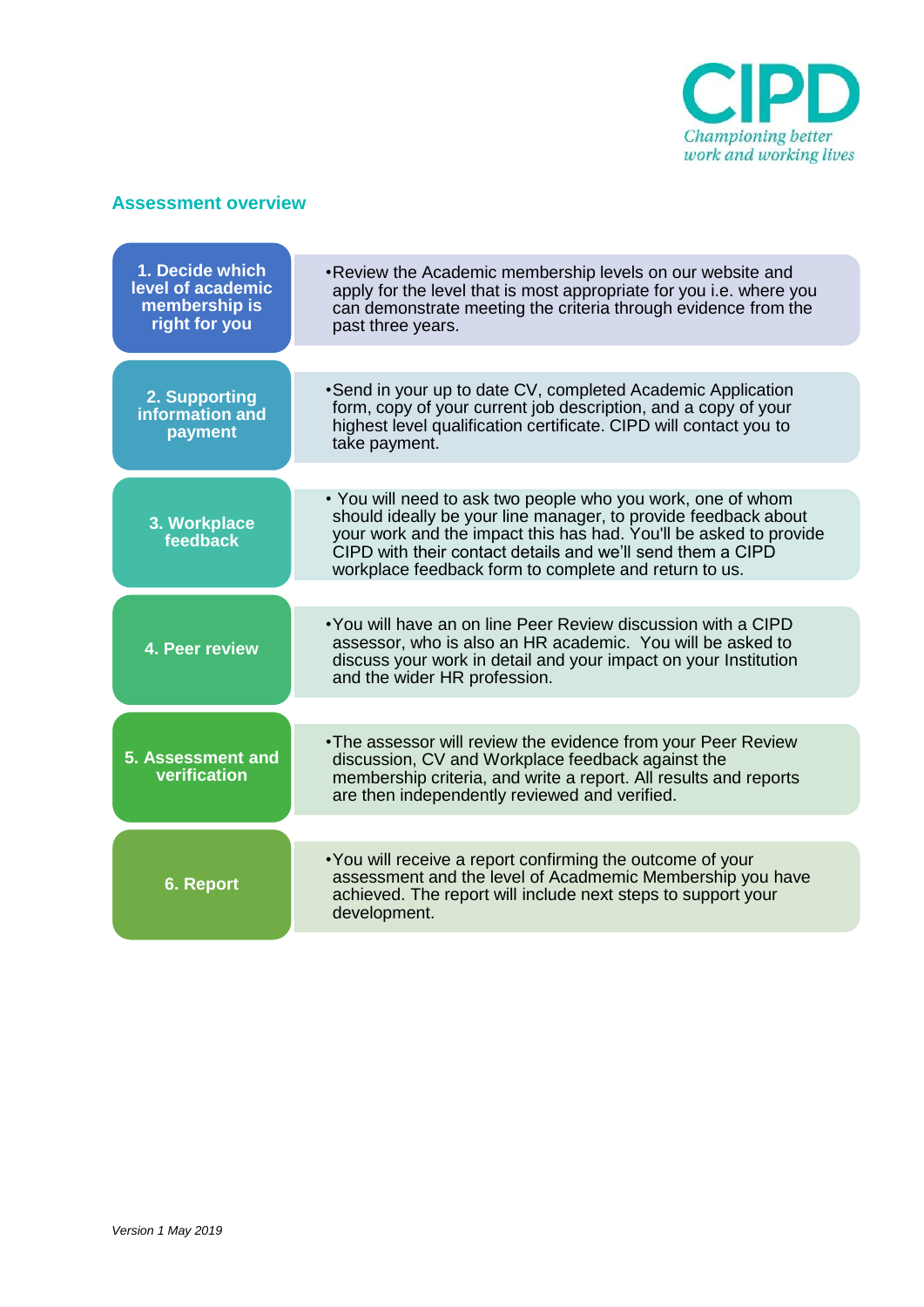

# **1. Decide which level of Academic membership is right for you**

To be eligible for Academic Membership of the CIPD you must be an individual working in the field of teaching or research in HRM or an HRM related area. Apply for the Academic membership level that best fits your current experience i.e. the one for which you can demonstrate meeting the criteria through evidence from at least the **last three years**.

# **2. Supporting information**

To make an academic assessment application, please send us all the below documents to [academicassessment@cipd.co.uk](mailto:academicassessment@cipd.co.uk)

- Your up to date CV
- Your completed Academic Application form
- A copy of your current job description (or role profile)
- A copy of your highest level qualification certificate

# **3. Your CV**

Your CV will be reviewed as part of your assessment submission. It's therefore important that your CV includes the following up to date information, where applicable:

## **Details of your University Education**

Provide details of your undergraduate/postgraduate and if applicable, your PhD qualification/s. Include the full qualification title and level, the Institute(s) you studied at and date(s) you achieved the qualification.

## **Career summary to date (academic and non-academic)**

Provide a short summary of your career to date including your area/s of HR specialism. Include details of your academic appointments, name of Institute(s) and dates of each appointment. We need to see how your roles align to HRM teaching and research, together with the contribution you are making to the institution and HR profession more widely.

## **Teaching experience and validation**

Please include the name and dates of the Institute you teach/taught at, the HR modules you teach and HR programmes you manage.

Provide details if you have led or been involved in the design, delivery, assessment, review and/or validation, of programmes, interventions and/or practical HR tools across HR subject areas. Please provide the name of the Institute(s) and dates.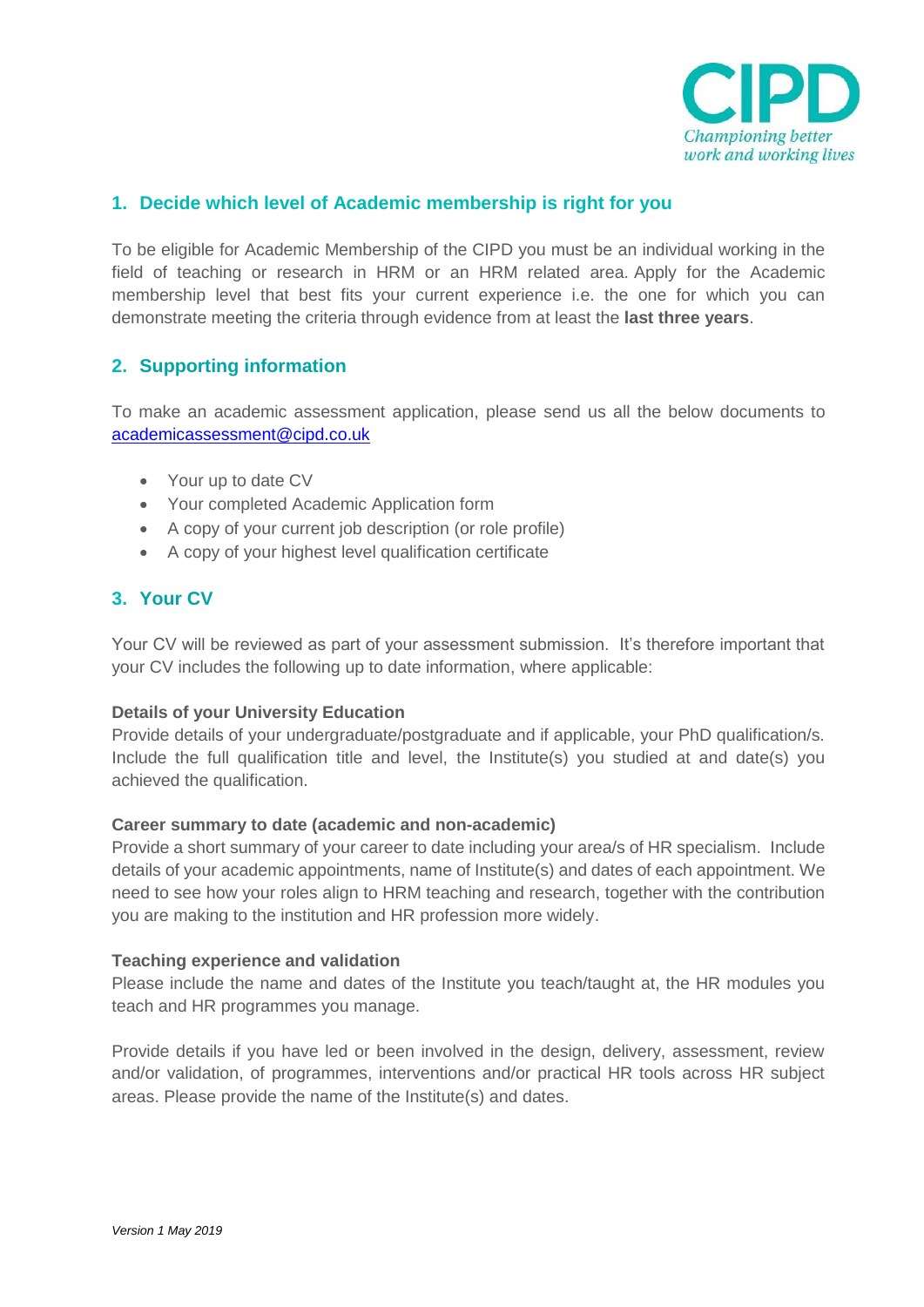

## **Academic leadership and administration**

Provide details of your academic leadership and administration roles. Please include the name of the institute, role and dates you undertook roles.

If applicable, please provide details where you lead senior research staff and provide overall direction for the organisation's planned HR research or consultancy programmes, giving clear guidance on quality and professional standards to be adhered to.

#### **Research**

Provide details of where you identify or work on topical HR issues or areas. And lead or are involved in HR research/consultancy projects, funded research, policy development and/or innovative works that significantly enhance HR practice. Please provide details of HR research you've undertaken/supported including dates and summary of research undertaken.

#### **Publications**

Provide details of HR-refereed articles, issue briefs, reviews, reports, book chapters, texts or other publications in known and reputable academic or professional media. Please include title, year, co-authors, page numbers, etc. of publications.

#### **Conference papers**

Provide details of academic and non-academic HR presentations and include title/research, date presented and name and location of the conference you presented at.

#### **Consultancy**

Provide information about HR consultancy work you have been involved in, can you include the dates, name of client and a brief summary of the work you undertook.

#### **Funding/Grants**

Provide information on HR funding/grants you have been awarded. Please include details of who the funding was approved from (include internal and external) the value of the funding, a short summary of the project/work being funded the dates for the work undertaken.

#### **Supervision,** I**nternal/External examiner role (s)**

Provide recent examples where you have supervised students across HR subject areas. Please include the dates, level e.g. Undergraduate, Masters, Doctoral and subject titles.

Provide details of where you have led or been involved in internal or external examiner role(s) in subject areas for reputable institutions nationally and internationally. E.g. for national or international regulatory agencies or recognised professional bodies (e.g. QAA, external reviews – other institutions, chairing of QA panels, funding bodies, editorial boards on professional or academic journals, etc).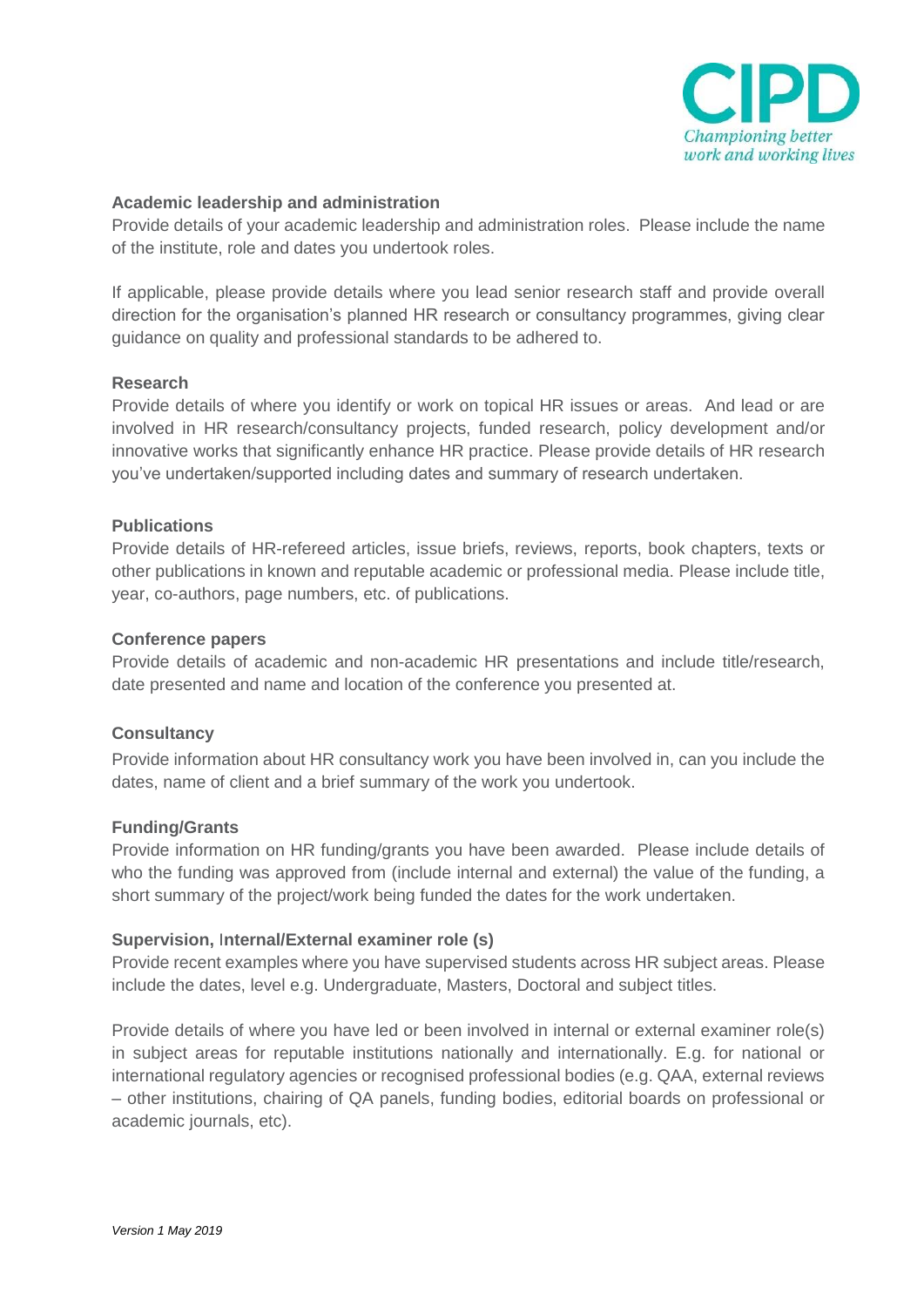

If applicable, please provide details of doctoral students you have examined both as internal and external examiner.

#### **External Committees and Working groups**

Provide examples of working groups, committees, sub committees you are/have been involved in. Please include your role and dates you did this.

## **Academic Journal Positions**

Provide details of your role e.g. reviewer, associate editor or editor, the names of the journals and date you did this.

#### **Training/Professional Development**

Please detail the training/development you have undertaken and dates.

#### **Awards**

Provide details of any awards and dates.

#### **Professional Membership**

Include the name of the professional body(s) you are a member of and your level of membership.

## 4. **Workplace feedback**

You will need to ask two people who you work, one of whom will ideally be your line manager, to provide workplace feedback about your work and the impact this has had in your Institution and the HR Profession and demonstrate how you operate at the level of membership for which you're applying.

Once you have made payment for your assessment, we'll ask you for the contact details of the people who you wish to nominate to provide your workplace feedback. We'll send them a CIPD workplace feedback form to complete and return to us. We ask them to complete and return the form to CIPD within two weeks to ensure your application isn't delayed.

You may wish to start thinking now about who would be most appropriate to provide your workplace feedback.